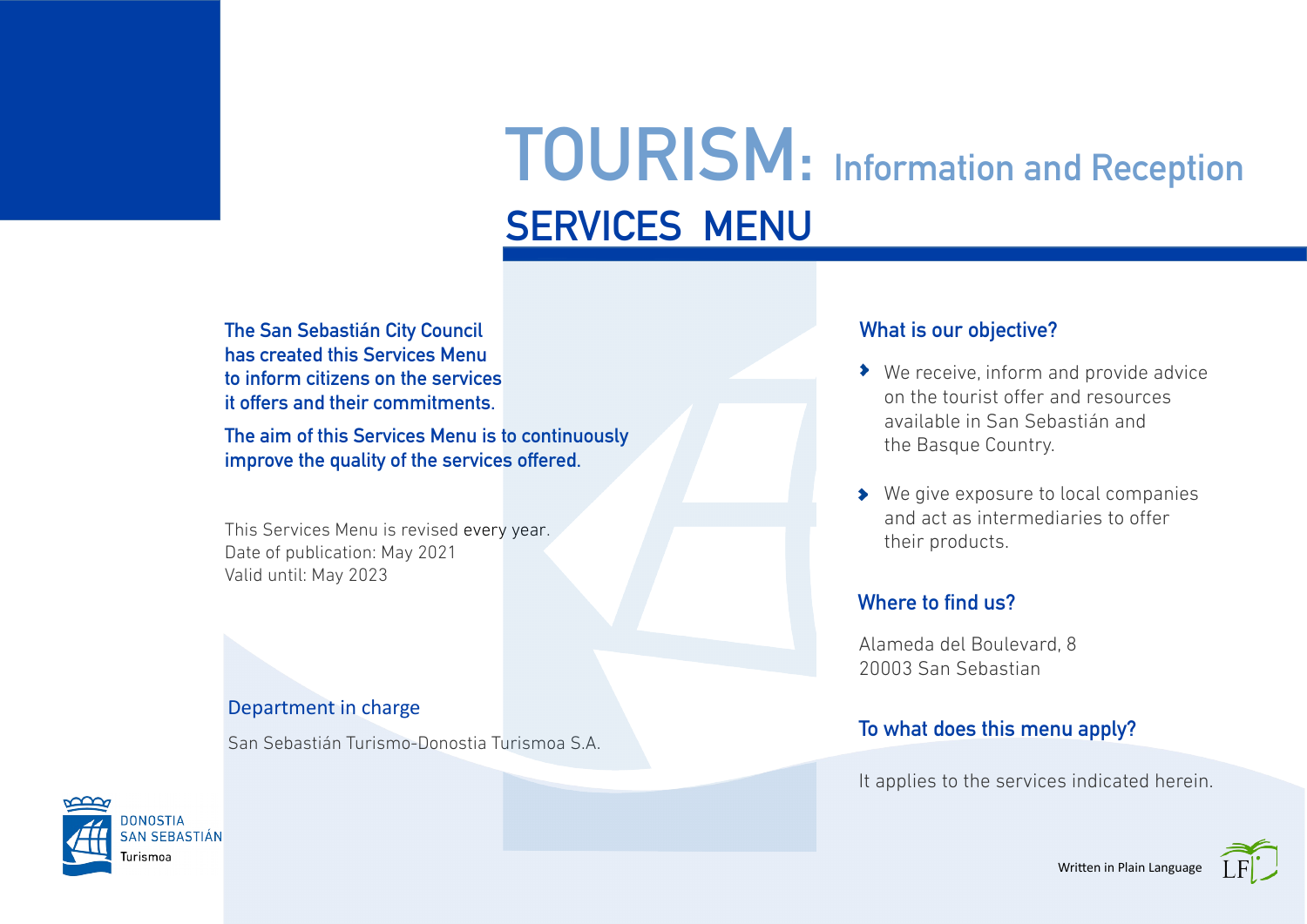

### Public opening HOURS and CHANNELS



www.sansebastianturismoa.eus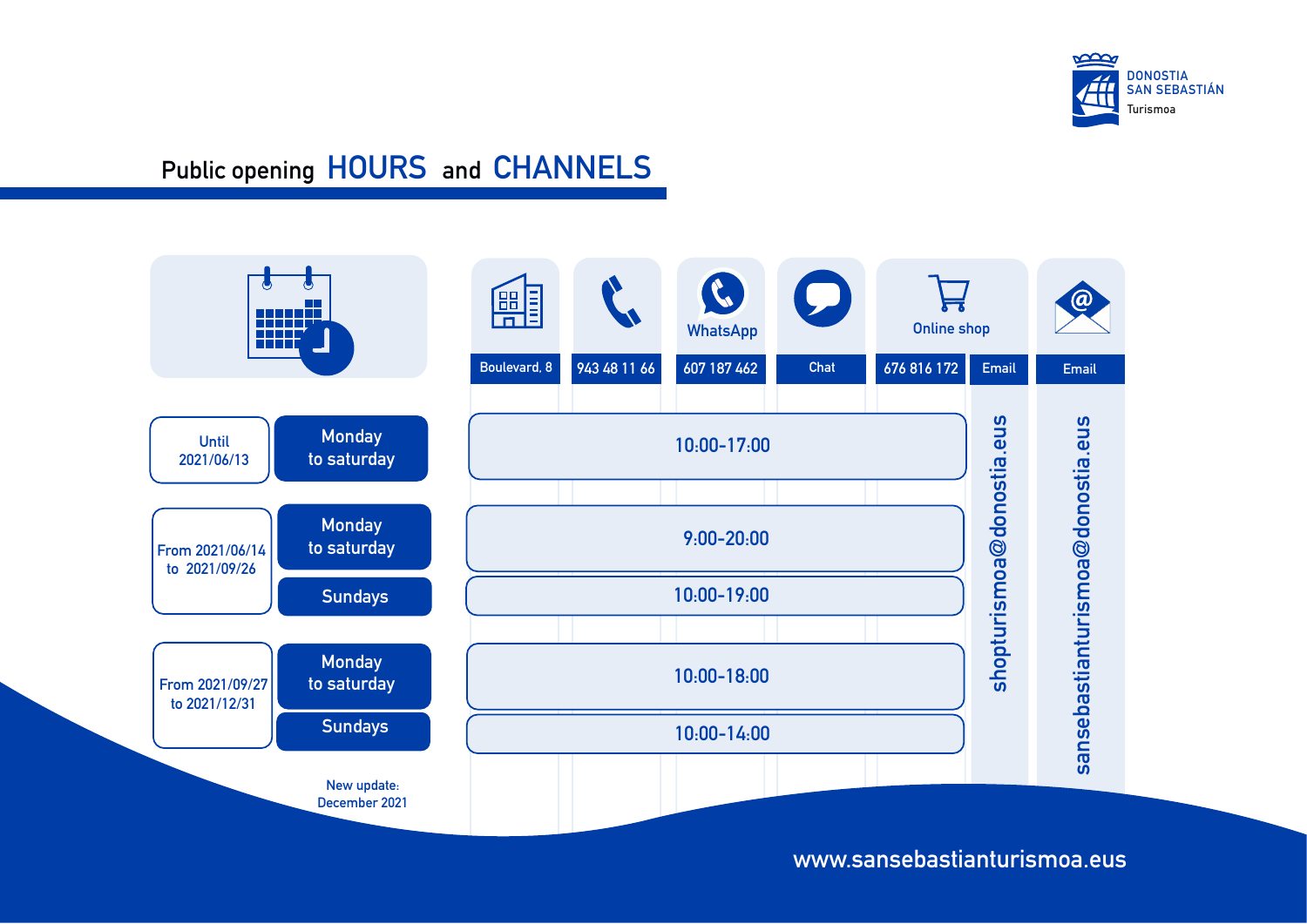#### **DONOSTIA SAN SEBASTIÁN** Turismoa

### SERVICES AND COMMITMENTS

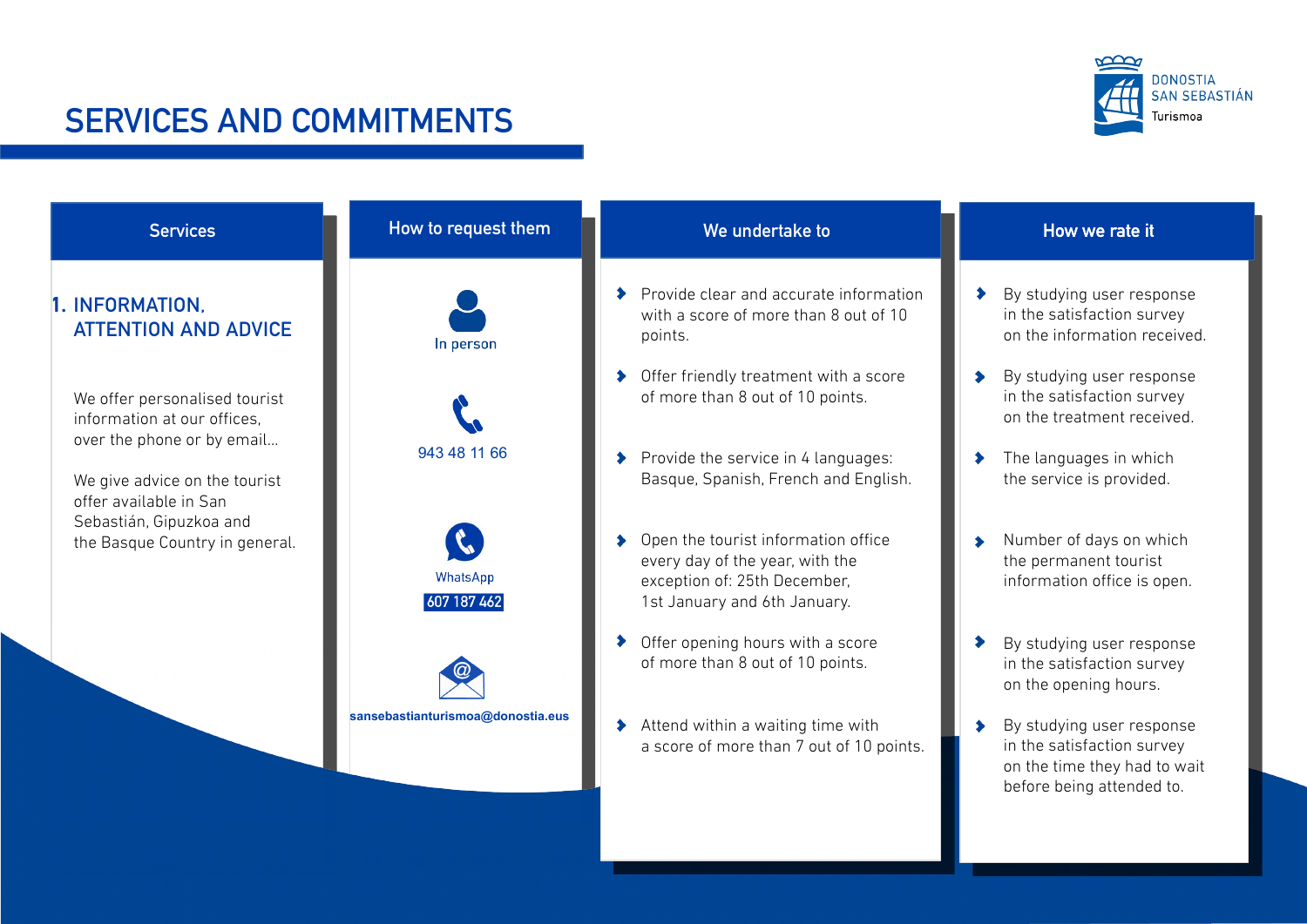

## SERVICES AND COMMITMENTS

| <b>Services</b> | How to request them               | We undertake to                                                                                                                             | How we rate it                                                                                                                                 |
|-----------------|-----------------------------------|---------------------------------------------------------------------------------------------------------------------------------------------|------------------------------------------------------------------------------------------------------------------------------------------------|
|                 | In person                         | Make at least 10 visits a year<br>to verify the information we provide<br>on other companies and guarantee<br>its reliability.              | Number of visits made<br>to the companies for which we offer<br>services and resources.                                                        |
|                 | 943 48 11 66                      | Obtain points of more than 8 out of 10<br>in overall satisfaction with the quality<br>of the service provided.                              | > By studying user response<br>in the survey<br>on their overall satisfaction.                                                                 |
|                 |                                   | Answer requests for tourist information<br>made through channels other than<br>at the office within 24 working hours,<br>in 95% of cases.   | ◆ % of answers provided to requests<br>for tourist information made<br>through channels other than<br>at the office within the given deadline. |
|                 | WhatsApp<br>607 187 462           | Answer 100% of all complaints and<br>suggestions received in regard<br>to our service, within a maximum of 30<br>working days.              | ◆ % of complaints and suggestions<br>made in regard to the service<br>answered within the given<br>deadline.                                   |
|                 | sansebastianturismoa@donostia.eus | Send 100% of all complaints and<br>suggestions made in regard to other<br>bodies or organisations, within<br>a maximum of 72 working hours. | % of complaints and suggestions<br>⋗<br>made in regard to other bodies<br>or organisations passed on within<br>the given deadline.             |
|                 |                                   |                                                                                                                                             |                                                                                                                                                |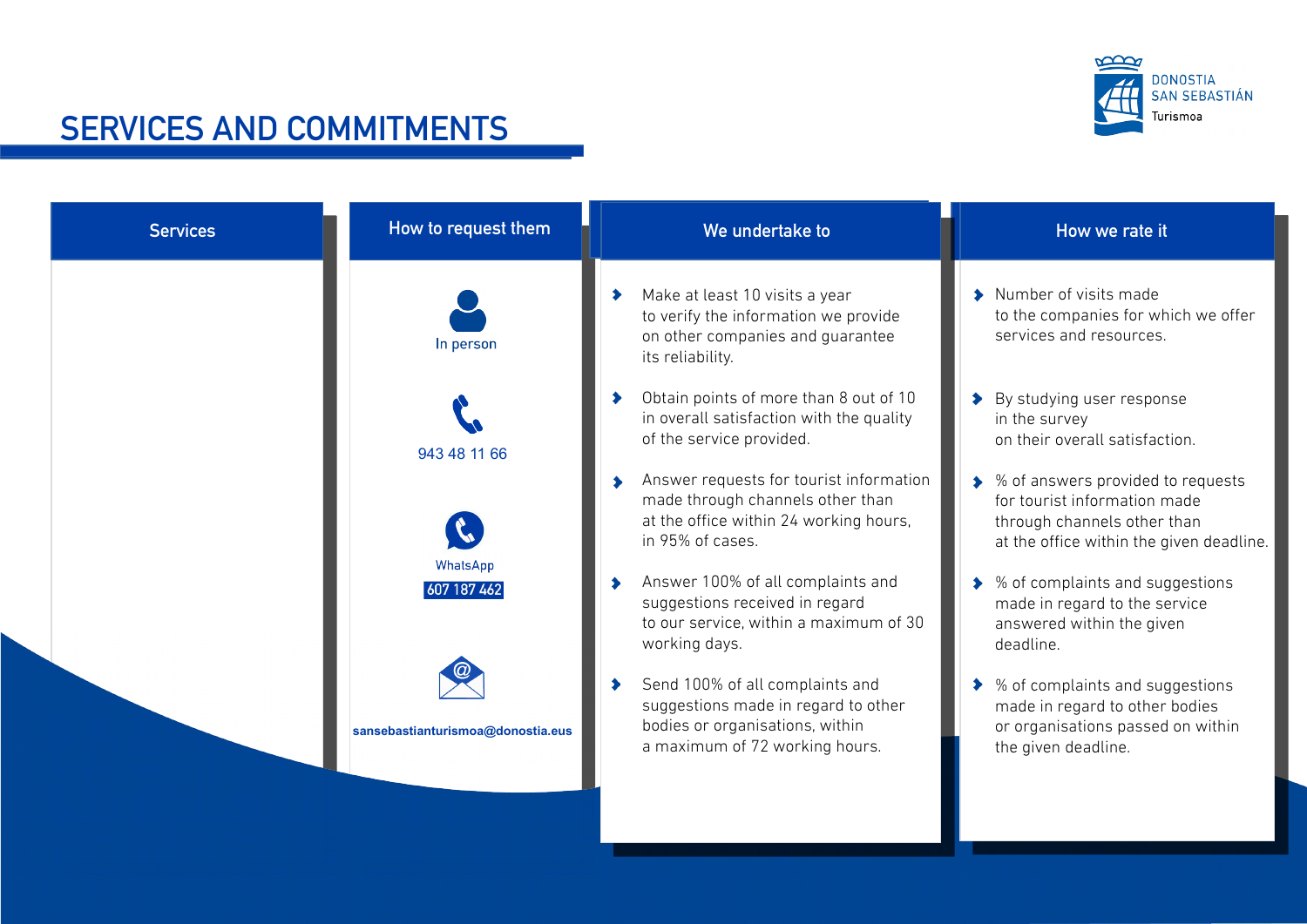

### SERVICES AND COMMITMENTS

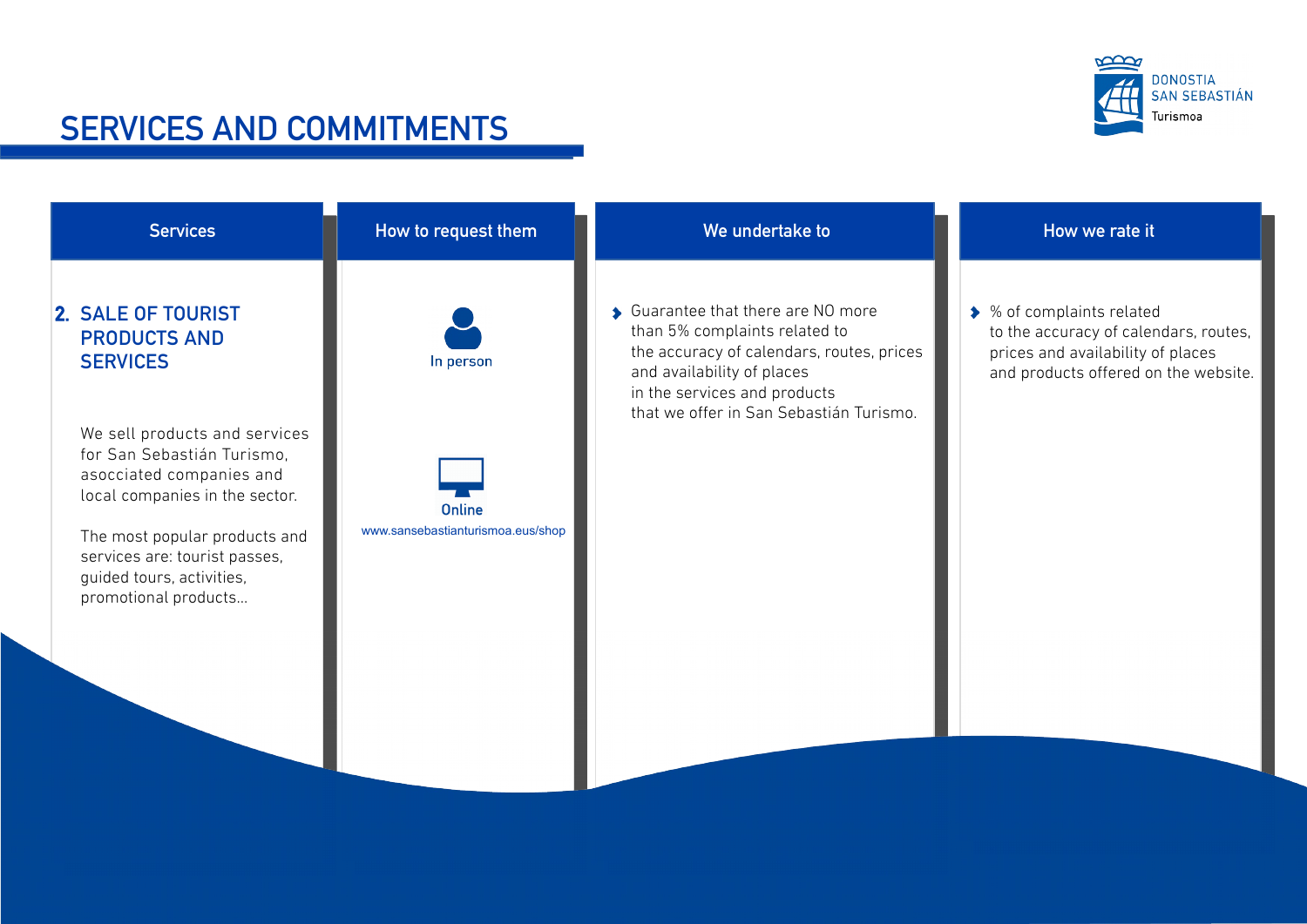

### SERVICES AND COMMITMENTS

| <b>Services</b>                                                                                                                                                                                                                                                                                                          | How to request them               | We undertake to                                                                                                                                                                                                                                                                                                                              | How we rate it                                                                                                                                                                                                                                                                                                                                       |
|--------------------------------------------------------------------------------------------------------------------------------------------------------------------------------------------------------------------------------------------------------------------------------------------------------------------------|-----------------------------------|----------------------------------------------------------------------------------------------------------------------------------------------------------------------------------------------------------------------------------------------------------------------------------------------------------------------------------------------|------------------------------------------------------------------------------------------------------------------------------------------------------------------------------------------------------------------------------------------------------------------------------------------------------------------------------------------------------|
| 3. DRAWING UP AND<br><b>DISTRIBUTION OF</b><br><b>TOURIST MATERIAL</b><br>We draw up tourist information<br>and material for San<br>Sebastián, Gipuzkoa and the<br>Basque Country. We also offer<br>material to professionals<br>in the sector: tourist companies,<br>accommodation-providers,<br>other tourist offices. | In person<br>943 48 11 66         | ◆ Provide useful documentation and<br>material with a score of more than<br>7 out of 10 points.<br>Have 95% stock for collection<br>at the offices within 24-72 working hours<br>from the time it is requested<br>from San Sebastián Turismo.<br>◆ Have all San Sebastián Turismo<br>publications in Basque, Spanish,<br>English and French. | > By studying user response<br>in the satisfaction survey on whether or<br>not the documentation and material<br>on offer is useful.<br>$\triangleright$ % of orders available for individuals<br>or bodies requesting them within<br>the given deadline.<br>% of San Sebastián Turismo<br>$\blacktriangleright$<br>publications in the 4 languages. |
| tourist guides<br>Said material can be collected at<br>the office, or, in specific<br>circumstances, sent by courier<br>service.<br>The material we offer is: city<br>maps, information catalogues,<br>activity leaflets                                                                                                 | www.sansebastianturismoa.eus/shop |                                                                                                                                                                                                                                                                                                                                              |                                                                                                                                                                                                                                                                                                                                                      |

#### commitment:

The city council will analyse the cause and publish the steps for improvement in www.donostia.eus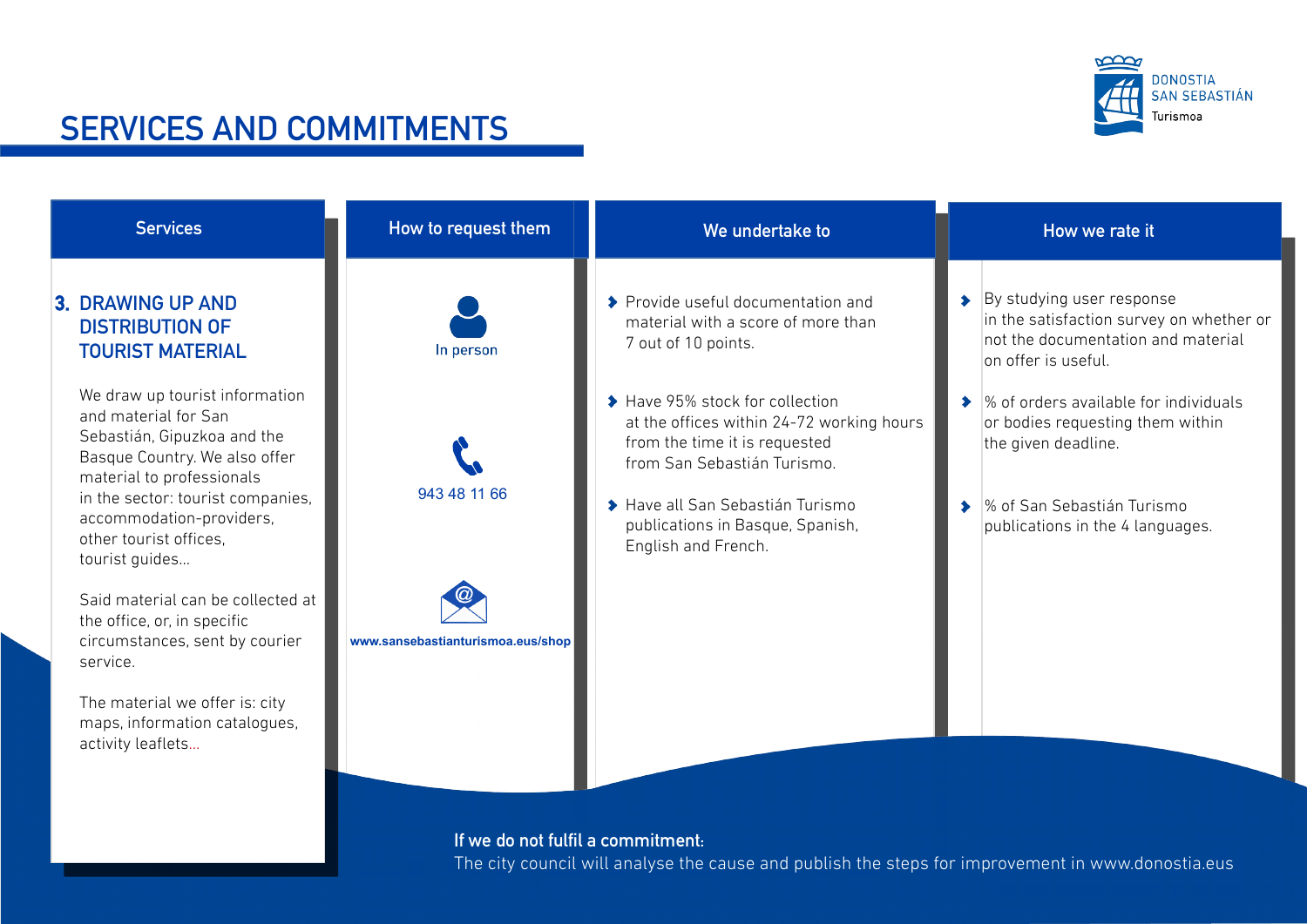### How you can PARTICIPATE

You can help us to improve the different services we offer as follows:

- by completing the satisfaction surveys at the Tourist Information Office.
- by making complaints and suggestions at any time:  $\blacktriangleright$

in person:

- at the Tourist Information Office
- at the Udalinfo offices

by telephone:

- calling 010, from San Sebastian
- 943 48 10 00, from outside San Sebastian

online:

- in the Citizen Mail box on the website: www.donostia.eus

#### Regulations and legal information

- Law 13/2016, of 28th July, on Tourism.  $\blacktriangleright$
- Decree 317/1996, 24th December, regulating the rights and obligations of the tourist user.  $\blacktriangleright$
- Decree 142/2014, of 1st July, on Consumer complaints forms and the procedure for attending to complaints, claims and accusations made by consumers and users.
- $\blacktriangleright$ Decree 279/2003, of 18th November, creating the Basque Network of Tourist Offices-ITOURBASK.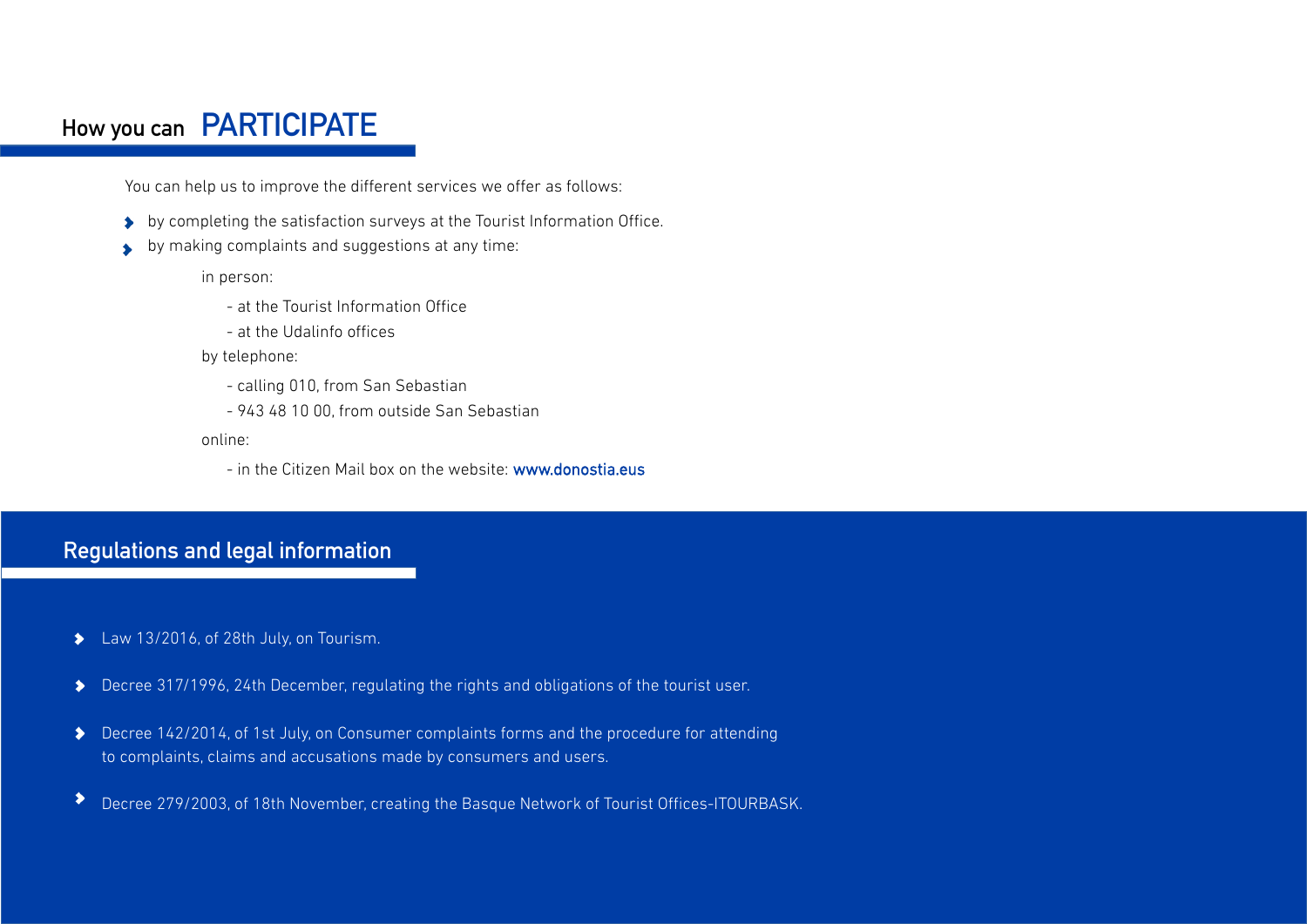#### You have the **RIGHT** to

- **COLOGITY FIGURE 2** receive respectful and personal treatment from us.
- be attended to in Basque, Spanish, French or English.  $\bullet$
- our respect for the confidential nature of the personal data and information you provide to the people working in the San Sebastián Turismo Information and  $\bullet$ Reception Department.
- receive, at all times, sufficient, accurate and understandable information on the services of the San Sebastián Turismo Information and Reception Department.  $\bullet$
- submit any suggestion, complaint, request, claim or express gratitude.
- proceed with allegations and submit documents in the event of administrative decisions rejecting your requests. ⊁
- know at all times the status of proceedings in which you are an interested party.  $\bullet$

### You have the **OBLIGATION** to

- behave in an educated manner and with respect towards the people attending to you and all other people.  $\blacktriangleright$
- make proper and appropriate use of the offices, respecting the spaces and equipment.  $\bullet$
- respect the established opening times.  $\blacktriangleright$
- provide the documents and details required to proceed with the necessary steps and processes.  $\blacktriangleright$
- provide information on any changes in your details likely to affect the processing of your file: address, telephone, car, bank account...  $\bullet$